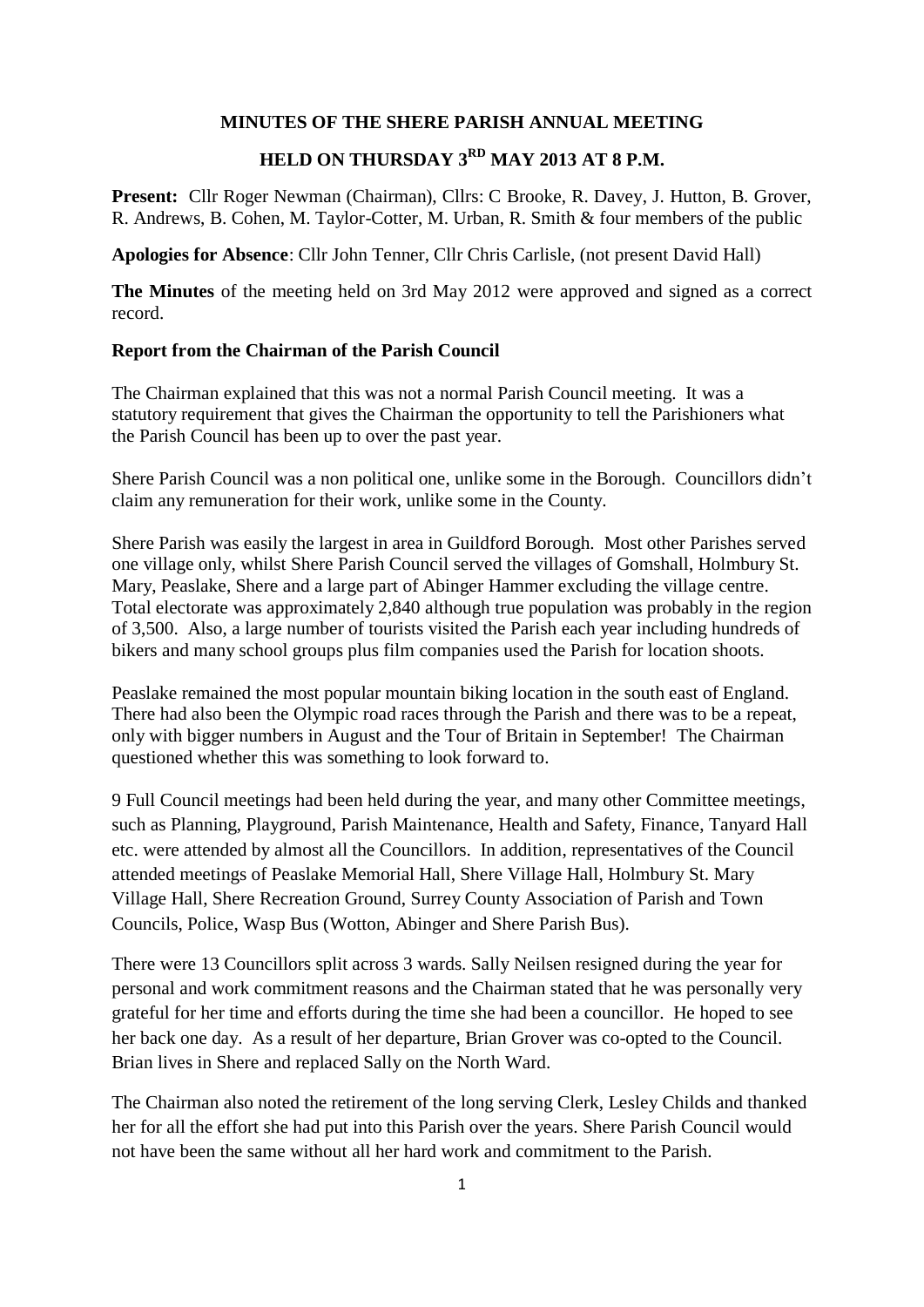She had been replaced by Joy Millett, also a resident of Shere, who started in January and was settling in brilliantly.

## **Routine Services**

Routine services provided by the Parish Council during the year included the maintenance and safety management of much land owned or leased by Shere Parish Council (including 4 village centres, 5 play areas, 5 recreation grounds, the upkeep of bus shelters, seats, notice boards and village signs throughout the Parish, operation of the well-frequented public toilets in Shere, tourism information point and Residents' helpline. The Council arranged grass cutting for 34 separate areas in the Parish and had recently applied for and acquired a grant from Surrey County Council to help pay for some of these services.

### **Achievements this Year**

Shere Diamond Jubilee Library was opened in the Village Hall by the Lord of the Manor, Handa Bray, and was now opening regularly with volunteers helping to run it, many in conjunction with the Museum. Books were recycled regularly by the Surrey County Council Library Service. The Council had also held meetings in the space available in the library.

The Chairman also spoke about a number of meetings with the rail authorities over time about trying get improvements made in train services at Gomshall station and there had been some success. A bridge was to be erected over the railway at the station this year and the pedestrian crossing would then be closed.

The Council also now had an Emergency Plan in operation which combined with Borough and County Council plans. A dummy run of it to check its practicability was to be run one day this year.

To commemorate the Olympic Torch coming through Shere and the Olympic Road races, Tony Reid had helped the Council plant a tree on the approach to the village at the top of Gomshall Lane.

London Lane, in Shere had been closed to 4 x 4's again during the winter and this had been a great success with hardly any silt flooding into Shere Village during the winter months. The Council was still seeking full closure and this was supported by Borough and County Councillors. The Council had also emptied the soakaway on a regular basis.

Shere Parish Council had also supported local Jubilee celebrations.

# **Finance**

The precept for 2012/13 was £116,085.

In addition, £5,000 had been carried forward for Upper Street traffic calming and £2,500 for possible improvements to the area around the telephone box in the centre of Peaslake.

Donations given included: